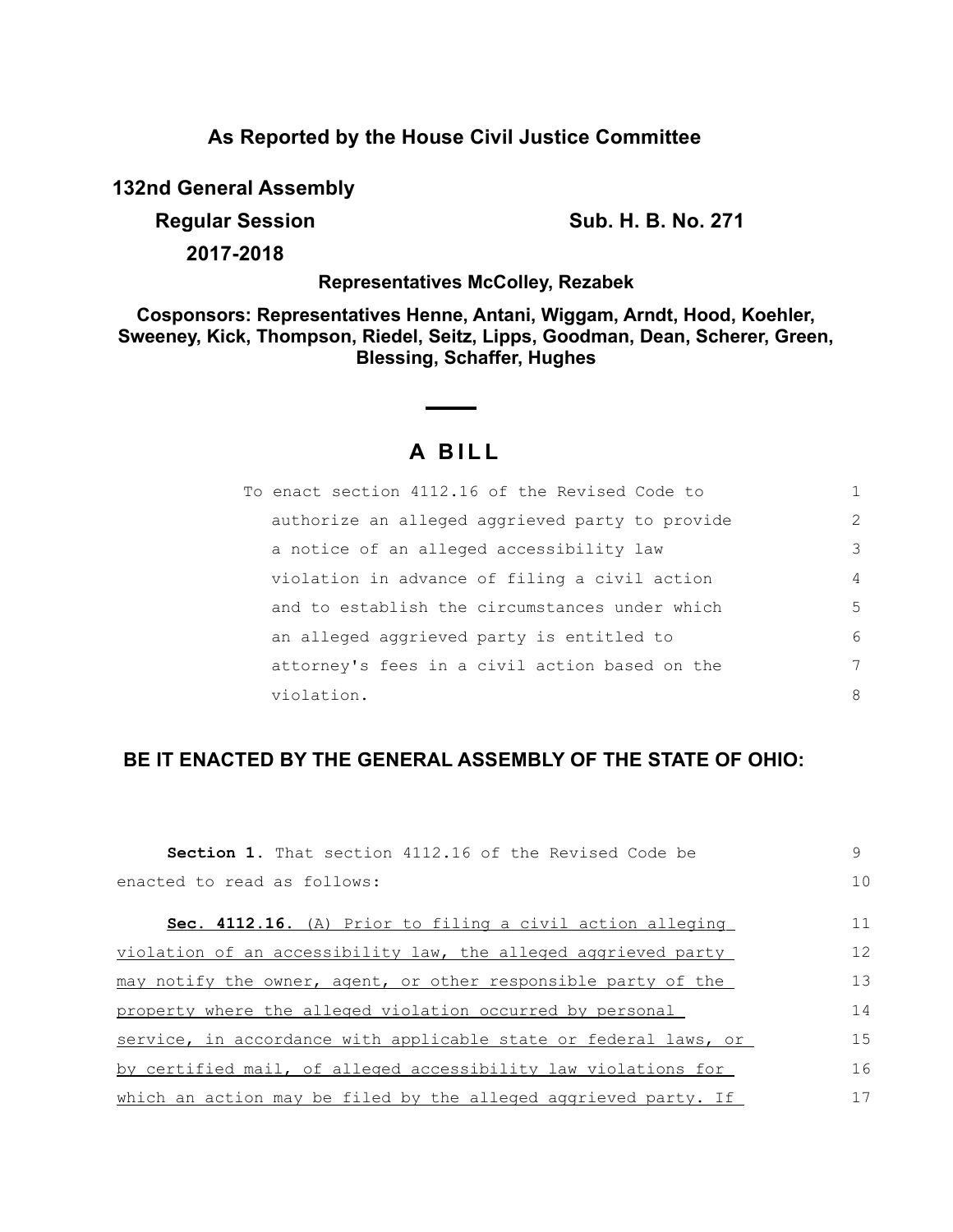| an alleged aggrieved party does not serve notice, the alleged    | 18 |
|------------------------------------------------------------------|----|
| aggrieved party is not entitled to attorney's fees upon the      | 19 |
| judgment of a civil action alleging violation of an              | 20 |
| accessibility law unless the trial court determines that         | 21 |
| attorney's fees are appropriate due to the nature of the         | 22 |
| violations, including their willfulness, duration, or severity.  | 23 |
| If an alleged aggrieved party serves notice in accordance with   | 24 |
| division (B) of this section, the alleged aggrieved party is     | 25 |
| precluded from filing such a civil action until one of the       | 26 |
| following occurs:                                                | 27 |
| (1) The alleged aggrieved party receives a response as           | 28 |
| described in division (C)(1) of this section and the property    | 29 |
| owner, agent, or other responsible party of the property fails   | 30 |
| to make the improvements or bring the property into compliance   | 31 |
| with accessibility laws and fails to provide a reasonable        | 32 |
| explanation for the failure within sixty days as required by     | 33 |
| division (D) of this section.                                    | 34 |
| (2) The alleged aggrieved party receives a response as           | 35 |
| described in division (C)(2) of this section.                    | 36 |
| (3) The alleged aggrieved party receives a response as           | 37 |
| described in division (C) (3) of this section, but the alleged   | 38 |
| aggrieved party reasonably believes that the alleged violations  | 39 |
| continue to exist.                                               | 40 |
| (4) The property owner, agent, or other responsible party        | 41 |
| of the property fails to respond to the notice within fifteen    | 42 |
| business days as required by division (C) of this section.       | 43 |
| (B) A notice provided pursuant to division (A) of this           | 44 |
| section shall furnish similar information or be in substantially | 45 |
| similar form to the following:                                   | 46 |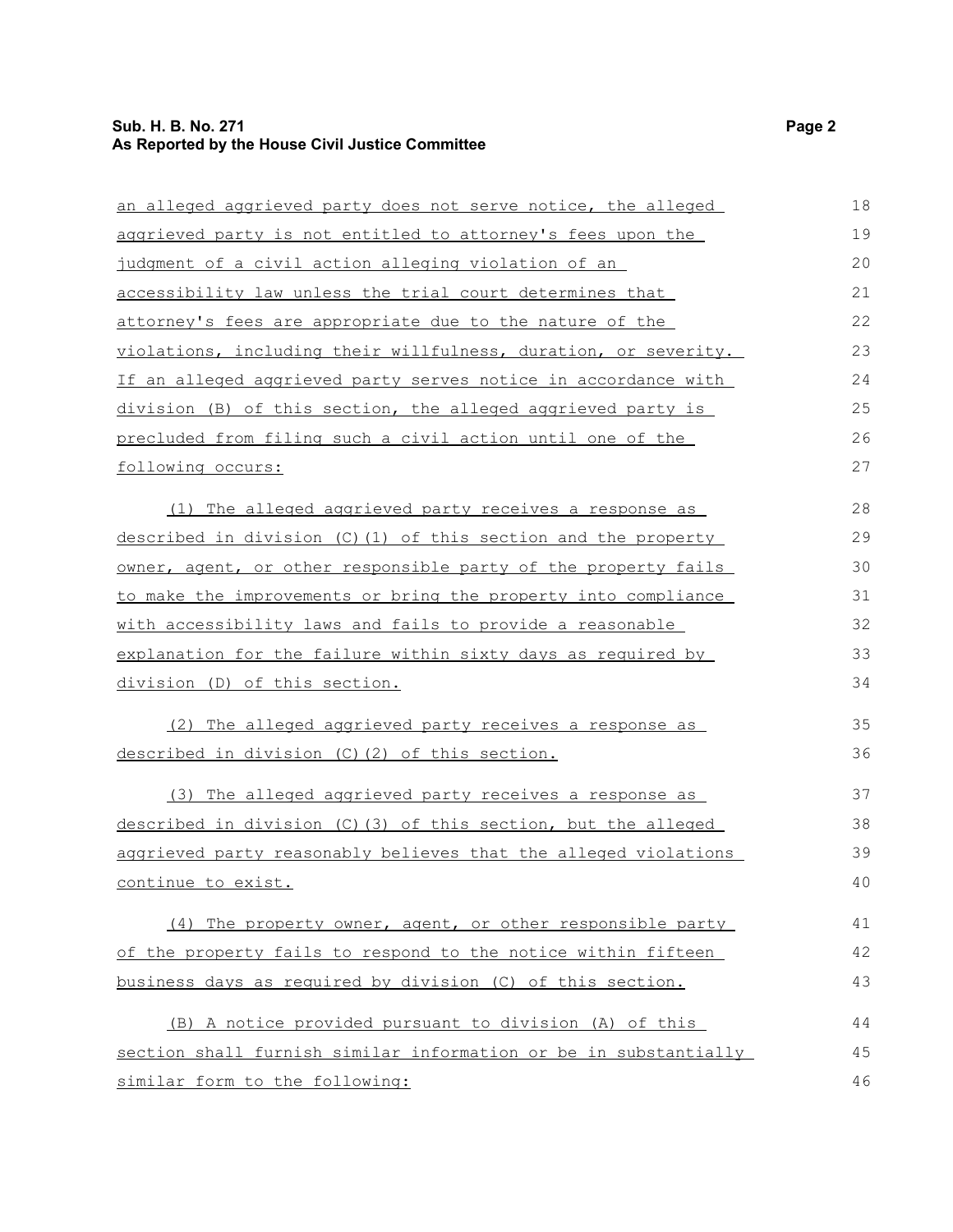#### **Sub. H. B. No. 271 Page 3 As Reported by the House Civil Justice Committee**

| THIS LETTER IS TO INFORM YOU THAT THE PROPERTY LOCATED AT        | 47 |
|------------------------------------------------------------------|----|
| (address of property), FOR WHICH YOU ARE THE PROPERTY OWNER,     | 48 |
| AGENT, OR OTHER RESPONSIBLE PARTY, MAY BE IN VIOLATION OF        | 49 |
| FEDERAL AND/OR STATE ACCESSIBILITY LAWS AND CAUSED HARM TO (name | 50 |
| of alleged aggrieved party).                                     | 51 |
| SPECIFICALLY, THE POSSIBLE VIOLATION (S) HAS/HAVE BEEN           | 52 |
| IDENTIFIED AS FOLLOWS:                                           | 53 |
| (Notice must identify the specific facts that constitute         | 54 |
| the alleged violation, including the approximate date on which   | 55 |
| the alleged violation occurred or was observed and               | 56 |
| identification of the location of the alleged violation with     | 57 |
| sufficient detail, so that the location can be identified by the | 58 |
| property owner, agent, or other responsible party.)              | 59 |
| YOU HAVE 15 BUSINESS DAYS TO RESPOND TO THIS NOTICE BY           | 60 |
| PERSONAL SERVICE OR CERTIFIED MAIL. YOUR RESPONSE MUST BE        | 61 |
| ADDRESSED TO (address where personal service may be received or  | 62 |
| certified mail may be sent). OHIO LAW ALLOWS YOU TO RESPOND IN   | 63 |
| ONE OF THREE WAYS:                                               | 64 |
| (1) YOU MAY EXPRESSLY STATE THAT IMPROVEMENTS WILL BE MADE       | 65 |
| TO BRING THE PROPERTY INTO COMPLIANCE WITH APPLICABLE            | 66 |
| ACCESSIBILITY LAWS. IF YOU RESPOND IN THIS MANNER, YOU HAVE A    | 67 |
| MAXIMUM OF 60 DAYS TO COMPLETE THESE IMPROVEMENTS. THE 60-DAY    | 68 |
| PERIOD SHALL BEGIN ON THE DATE YOUR RESPONSE TO THIS NOTICE IS   | 69 |
| RECEIVED AT THE ADDRESS GIVEN ABOVE. IF THE IMPROVEMENTS         | 70 |
| NECESSARY TO BRING THE PROPERTY INTO COMPLIANCE WITH THE         | 71 |
| APPLICABLE ACCESSIBILITY LAWS ARE NOT COMPLETED WITHIN THE 60-   | 72 |
| DAY PERIOD, THE ALLEGED AGGRIEVED PARTY MAY BRING A LAWSUIT      | 73 |
| AGAINST YOU. YOU MAY EXTEND THE 60-DAY PERIOD ONLY IF YOU        | 74 |
| PROVIDE A REASONABLE EXPLANATION AS TO WHY IMPROVEMENTS CANNOT   | 75 |
| BE MADE WITHIN 60 DAYS. REASONABLE EXPLANATIONS INCLUDE          | 76 |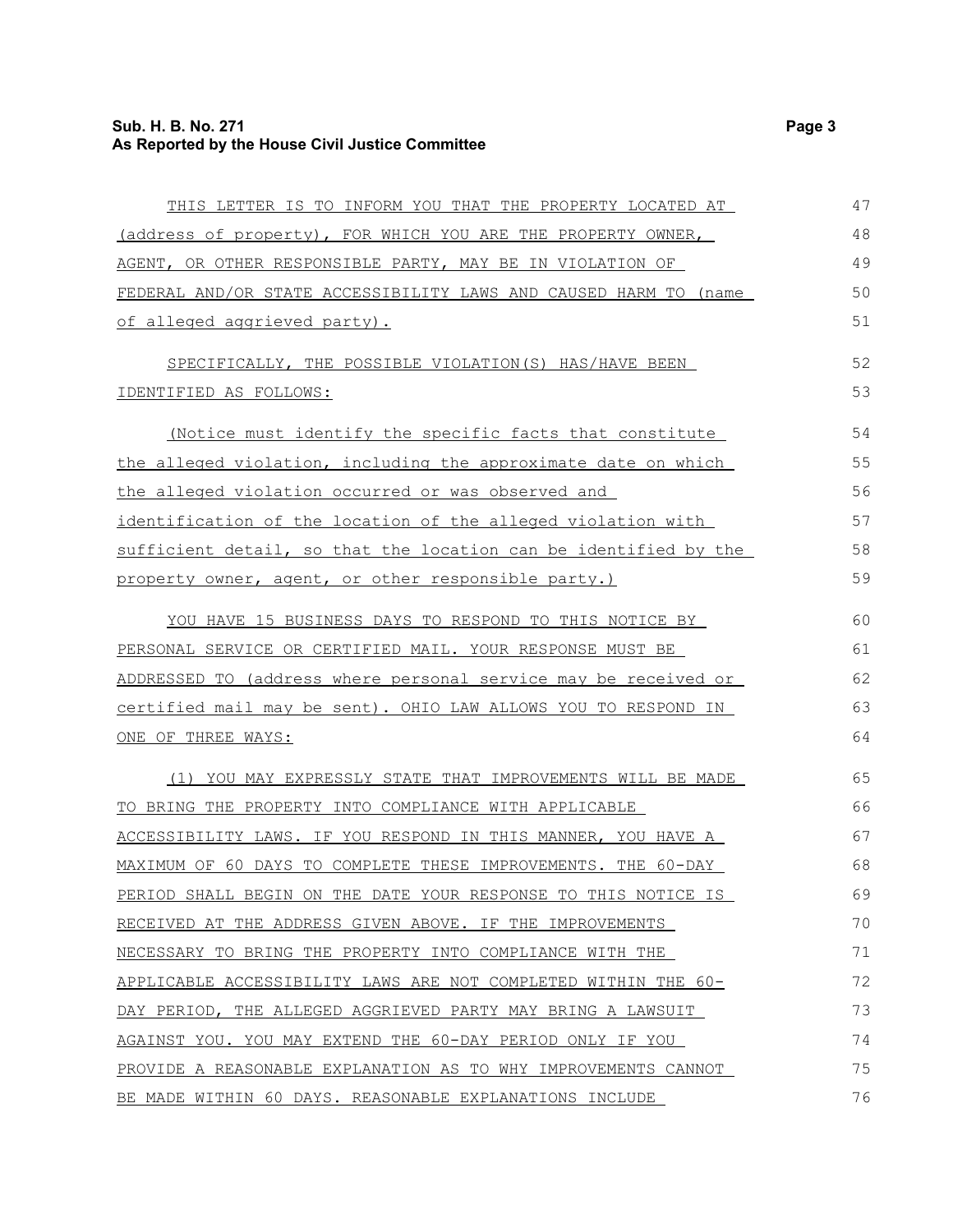| DEMONSTRATED NEED FOR DELAY, SUCH AS CONSTRUCTION AND PERMITTING | 77  |
|------------------------------------------------------------------|-----|
| RELATED ISSUES.                                                  | 78  |
| (2) YOU MAY CHALLENGE THE VALIDITY OF THE ALLEGED                | 79  |
| VIOLATIONS. IF YOU RESPOND IN THIS MANNER, THE ALLEGED AGGRIEVED | 80  |
| PARTY MAY BRING A LAWSUIT AGAINST YOU IMMEDIATELY.               | 81  |
| (3) IF THE VIOLATIONS LISTED ABOVE ARE THE SAME AS OR            | 82  |
| SIMILAR TO PREVIOUS VIOLATIONS THAT YOU BELIEVE HAVE BEEN        | 83  |
| CORRECTED, YOU MAY RESPOND BY STATING THAT THE NECESSARY         | 84  |
| IMPROVEMENTS HAVE BEEN MADE TO BRING THE PROPERTY INTO           | 85  |
| COMPLIANCE WITH THE APPLICABLE ACCESSIBILITY LAWS. YOU MUST ALSO | 86  |
| ATTACH EVIDENCE THAT VERIFIES THOSE IMPROVEMENTS.                | 87  |
| IF YOU HAVE ANY QUESTIONS ABOUT THIS NOTICE OR YOUR RIGHTS       | 88  |
| UNDER FEDERAL OR OHIO LAW, PLEASE CONTACT YOUR LEGAL COUNSEL.    | 89  |
| (C) Within fifteen business days after an alleged                | 90  |
| aggrieved party serves or sends a notice pursuant to division    | 91  |
| (A) of this section, the property owner, agent, or other         | 92  |
| responsible party of the property where the alleged violation    | 93  |
| occurred shall respond to the notice by personal service or      | 94  |
| certified mail to the alleged aggrieved party. That response     | 95  |
| shall do one of the following:                                   | 96  |
| (1) Expressly state that improvements will be made to            | 97  |
| bring the property into compliance with applicable accessibility | 98  |
| laws.                                                            | 99  |
| (2) Challenge the validity of the alleged violation. If          | 100 |
| the property owner, agent, or other responsible party responds   | 101 |
| in this manner, the alleged aggrieved party may file an action,  | 102 |
| subject to any applicable statutes of limitations, any time      | 103 |
| after receipt of that response.                                  | 104 |
| (3) State that the alleged violations identified by the          | 105 |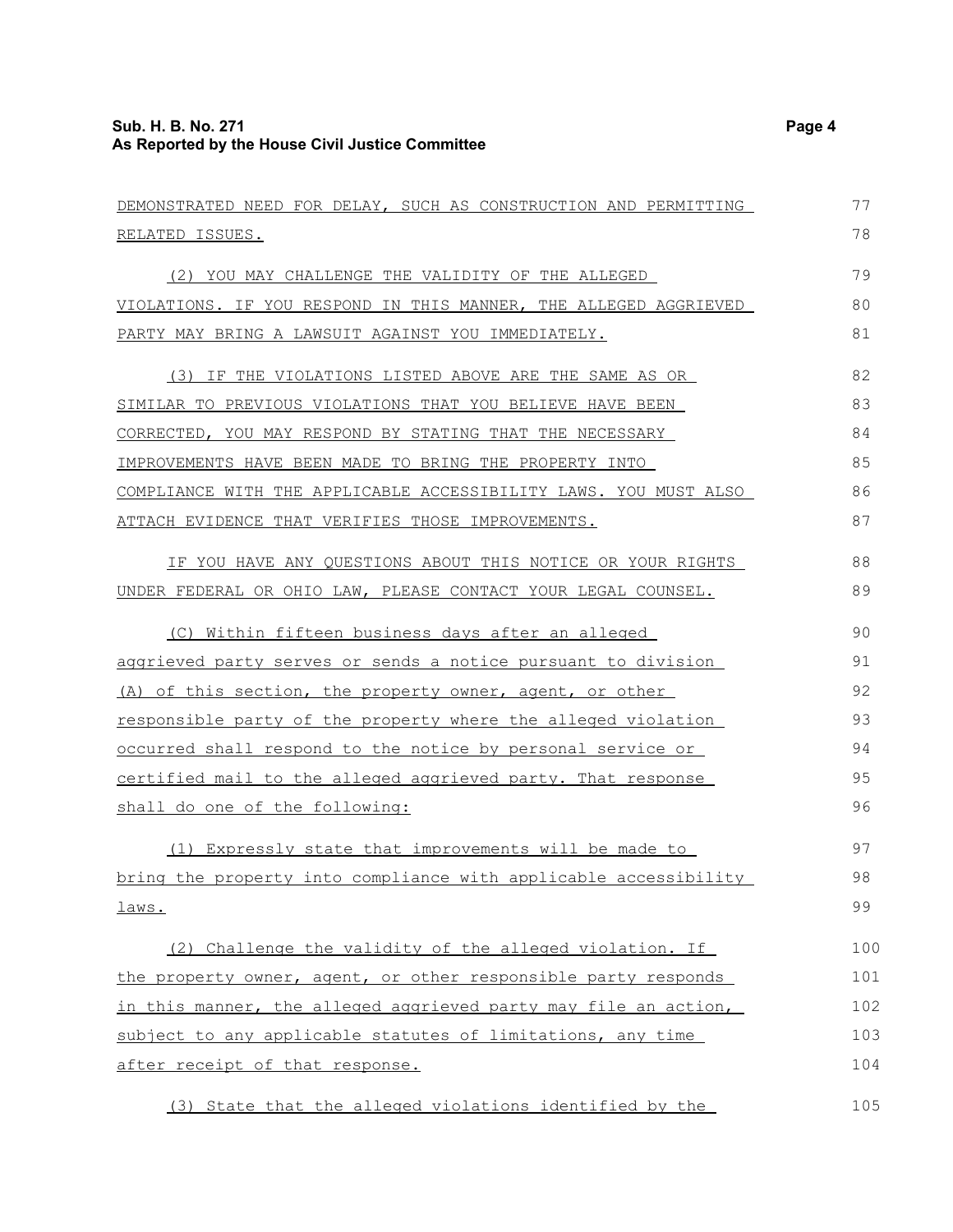#### **Sub. H. B. No. 271 Page 5 As Reported by the House Civil Justice Committee**

| alleged aggrieved party have been corrected to comply with             | 106 |
|------------------------------------------------------------------------|-----|
| applicable accessibility laws. The property owner, agent, or           | 107 |
| other responsible party shall attach evidence to the response          | 108 |
| that verifies those improvements.                                      | 109 |
| (D)(1)(a) If a property owner, agent, or responsible party             | 110 |
| of the property where the alleged accessibility law violation          | 111 |
| <u>occurred responds in the manner described in division (C)(1) of</u> | 112 |
| <u>this section, the property owner, agent, or responsible party</u>   | 113 |
| shall have sixty days to remedy the alleged violation. The             | 114 |
| sixty-day period shall begin on the date the alleged aggrieved         | 115 |
| party receives the response described in division (C) of this          | 116 |
| section. The owner, agent, or other responsible party may extend       | 117 |
| the sixty-day period by not more than sixty days upon providing        | 118 |
| a reasonable explanation as to why the improvement requires more       | 119 |
| than sixty days to complete. Reasonable explanations include           | 120 |
| demonstrated need for extension, such as construction and              | 121 |
| permitting related issues.                                             | 122 |
| (b) If the property owner, agent, or other responsible                 | 123 |
| party of the property where the alleged accessibility law              | 124 |
| violation occurred responds in the manner described in division        | 125 |
| (C)(1) of this section and makes the improvements to bring the         | 126 |
| property into compliance with applicable accessibility laws            | 127 |
| <u>within the sixty-day period described in division (D)(1)(a) of</u>  | 128 |
| this section or provides a reasonable explanation as to why            | 129 |
| those improvements are not completed, the response as described        | 130 |
| in division (C) (1) of this section shall not be considered an         | 131 |
| admission of quilt and shall be inadmissible as evidence in any        | 132 |
| future actions based on the same facts filed against the               | 133 |
| property owner, agent, or other responsible party.                     | 134 |
| (2) (a) If the property owner, agent, or other responsible             | 135 |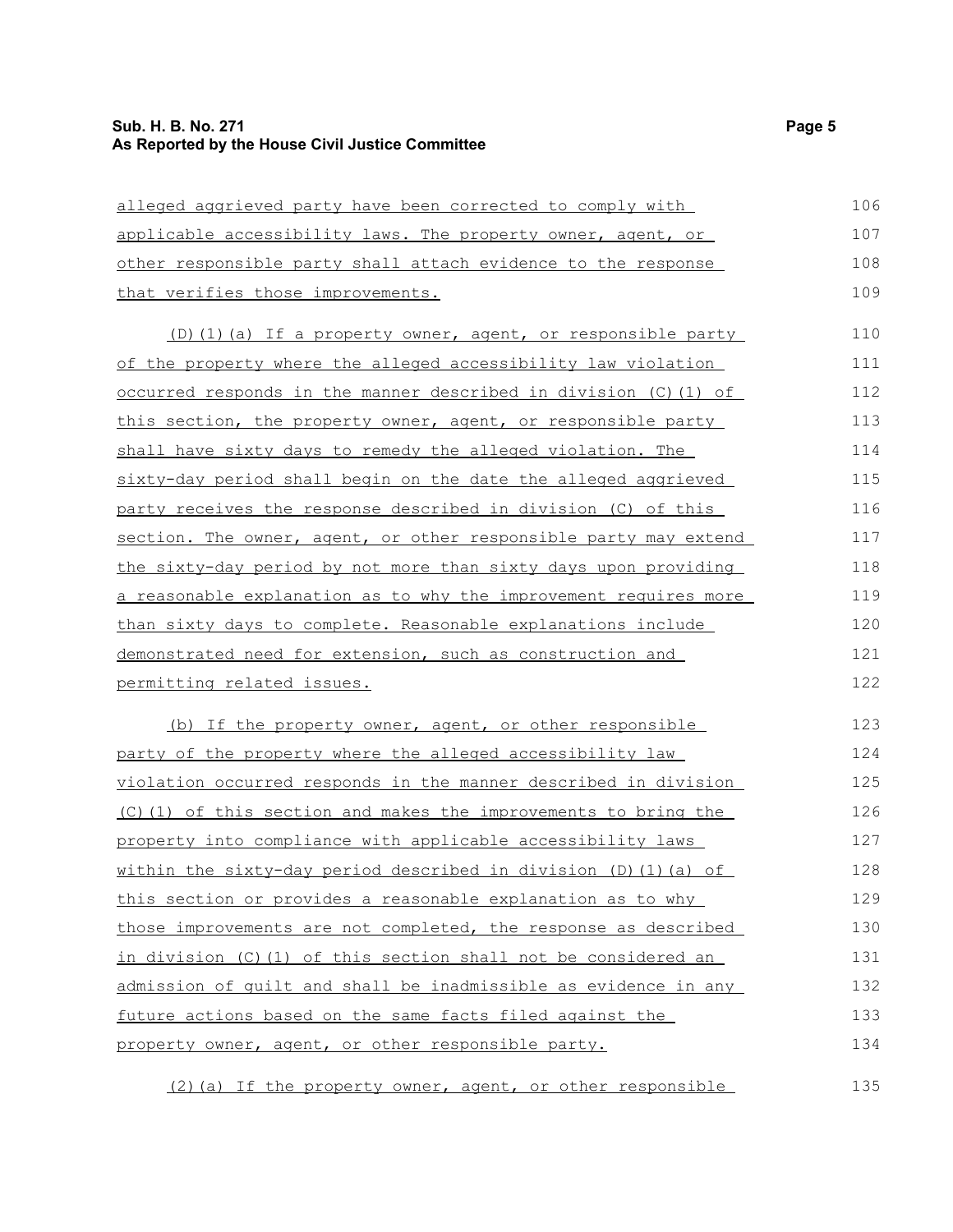#### **Sub. H. B. No. 271 Page 6 As Reported by the House Civil Justice Committee**

| party of the property where the alleged accessibility law         | 136 |
|-------------------------------------------------------------------|-----|
| violation occurred fails to make the improvements to bring the    | 137 |
| property into compliance with applicable accessibility laws       | 138 |
| within the sixty-day period described in division (D)(1)(a) of    | 139 |
| this section and, in the opinion of the aggrieved party, fails    | 140 |
| to provide a reasonable explanation as to why those improvements  | 141 |
| are not completed, the alleged aggrieved party may file a civil   | 142 |
| action for accessibility law violation against that property      | 143 |
| owner, agent, or other responsible party.                         | 144 |
| (b) In a civil action filed pursuant to division (D) (2) (a)      | 145 |
| of this section in which a plaintiff prevails, the plaintiff      | 146 |
| shall recover reasonable attorney's fees, in addition to any      | 147 |
| other remedies available to the plaintiff. However, the           | 148 |
| plaintiff shall not be entitled to attorney's fees under this     | 149 |
| division if all of the following are true:                        | 150 |
| (i) The plaintiff filed the civil action prior to the             | 151 |
| expiration of an extension invoked by the defendant.              | 152 |
| (ii) The court determines that the defendant's explanation        | 153 |
| as to the necessity of the extension was reasonable.              | 154 |
| (iii) The defendant makes the improvements to bring the           | 155 |
| property into compliance with applicable accessibility laws       | 156 |
| during the period of extension.                                   | 157 |
| (c) If the property owner, agent, or other responsible            | 158 |
| party where the alleged accessibility law violation occurred      | 159 |
| makes the improvements to bring the property into compliance      | 160 |
| with the applicable accessibility laws within the sixty-day       | 161 |
| period described in division (D) (1) of this section and provides | 162 |
| evidence to the alleged aggrieved party that the improvements     | 163 |
| have been made, or if the property owner, agent, or other         | 164 |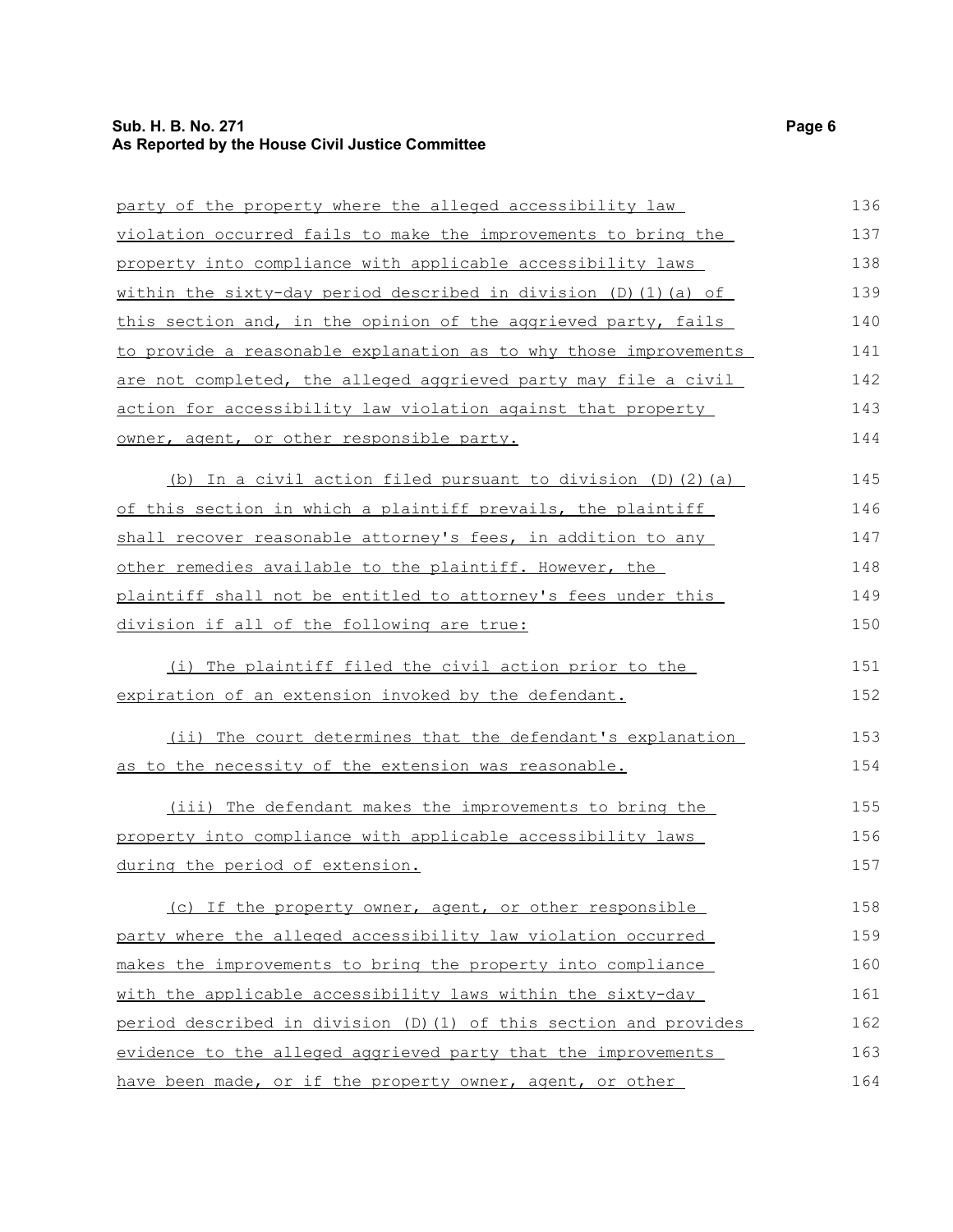#### **Sub. H. B. No. 271 Page 7 As Reported by the House Civil Justice Committee**

| responsible party demonstrates to the court's satisfaction that  | 165 |
|------------------------------------------------------------------|-----|
| the explanation given for the necessity of an extension was      | 166 |
| reasonable, the alleged aggrieved party shall not receive any    | 167 |
| damages or attorney's fees for any action arising out of the     | 168 |
| same or similar facts that served as a basis for the alleged     | 169 |
| violation. The alleged aggrieved party may receive damages and   | 170 |
| attorney's fees for actions arising out of a recurrence of the   | 171 |
| same or similar alleged accessibility law violation if it is     | 172 |
| determined that the property owner, agent, or other responsible  | 173 |
| party failed to maintain accessibility following the initial     | 174 |
| improvements.                                                    | 175 |
| (E)(1) This section shall not be construed to limit              | 176 |
| actions for recovery of special damages filed by any person who  | 177 |
| suffers an injury in fact because the person was denied full and | 178 |
| equal access to an accommodation as required by federal or state | 179 |
| law.                                                             | 180 |
| (2) This section does not apply to charges filed with the        | 181 |
| Ohio civil rights commission under Chapter 4112. of the Revised  | 182 |
| Code or deferred to the commission under federal law. This       | 183 |
| section does not preclude the commission from investigating      | 184 |
| charges of discrimination against a place of public              | 185 |
| <u>accommodation.</u>                                            | 186 |
| (F) As used in this section:                                     | 187 |
| (1) "Accessibility law" means division (G) of section            | 188 |
| 4112.02 of the Revised Code as that division applies to a person | 189 |
| with a disability or any federal law that ensures accessibility  | 190 |
| to services, programs, places of public accommodation, public    | 191 |
| conveyance and modes of transportation, streets, highways,       | 192 |
| sidewalks, walkways, buildings, medical facilities, and other    | 193 |
| public places for a person with a disability. "Accessibility     | 194 |